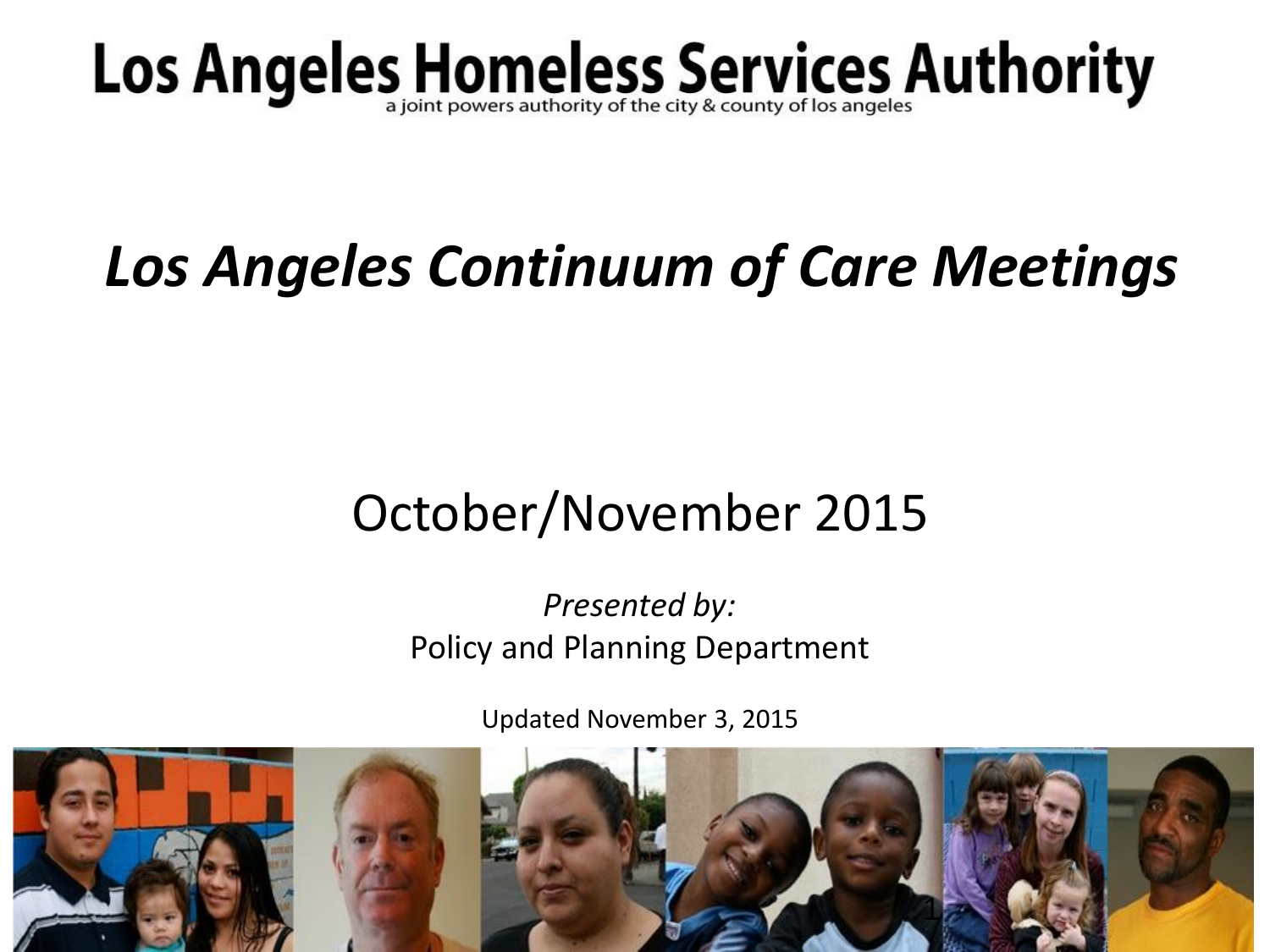## Agenda

- 1. Community Conversation and Feedback
- 2. Homeless Policy and Funding Initiatives A. Los Angeles City and County Update B. Local Community Planning
- 3. 2016 Greater Los Angeles Homeless Count
	- A. SPA 8 Regional Coordinator Update
	- B. Homeless Count Manager Update
- 4. Next Steps
- 5. Resource and Contact Info



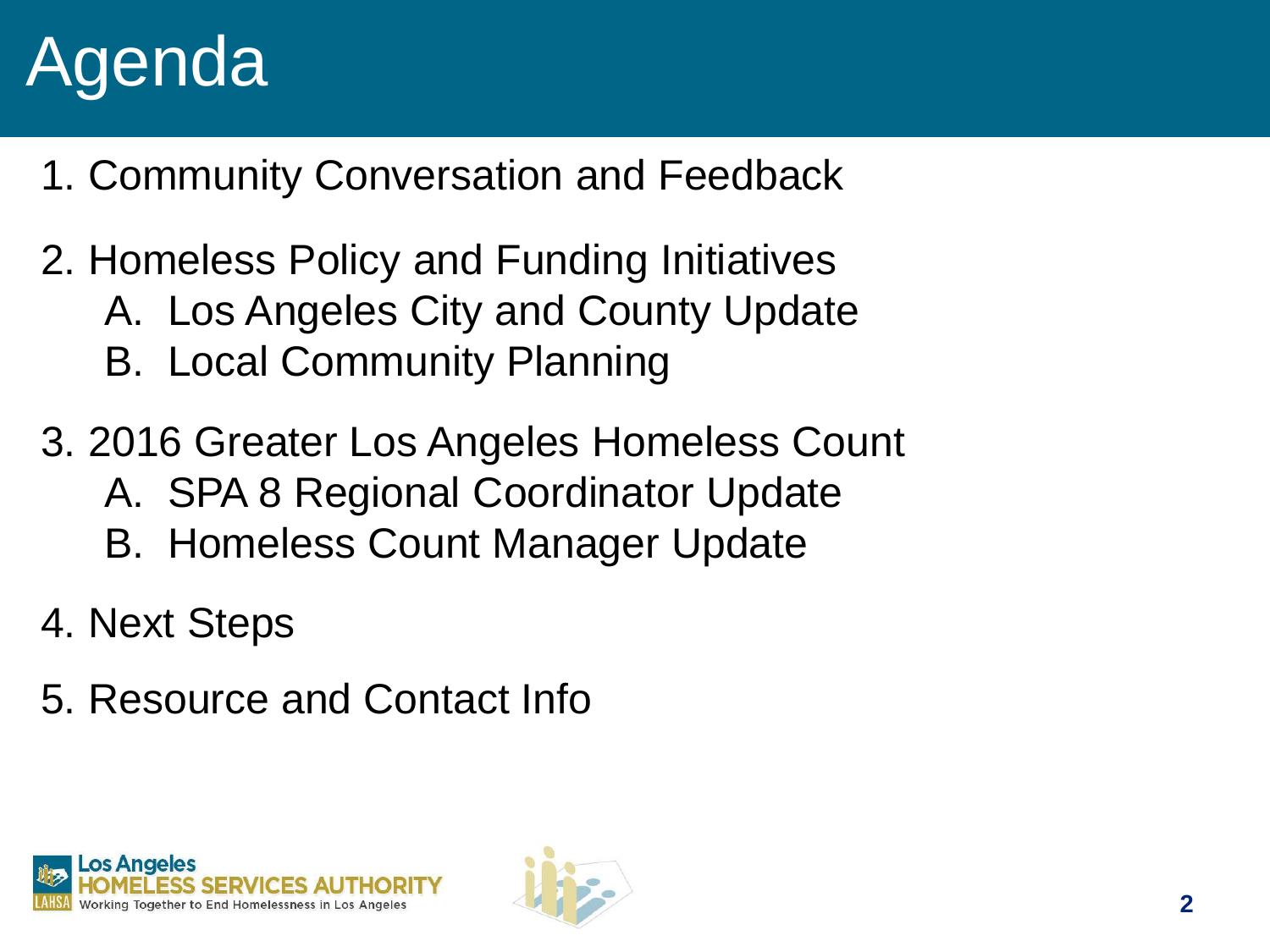## Community Conversation and Feedback

#### **Purpose of Feedback**

- What barriers do you face serving homeless people in your community?
- What specific gaps exists in your region when it comes to housing and services?
- What resources and supports are needed to strengthen communities in your region?
- What specific County and/or City policies are critical to addressing homelessness in your region?



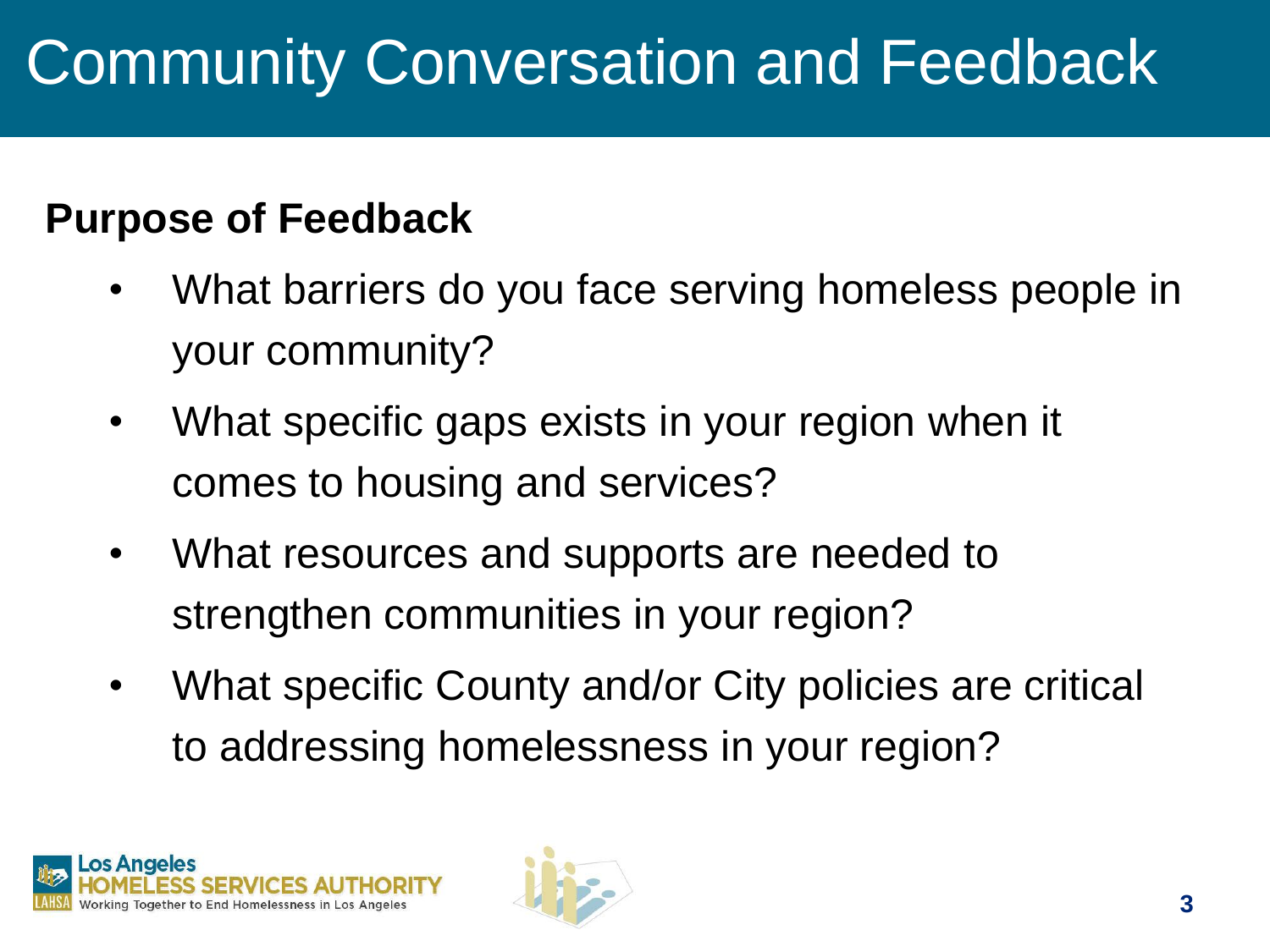## Homeless Policy and Funding Initiatives

#### **County Of Los Angeles**

- County of Los Angeles Homeless Initiative
- County of Los Angeles Funding Initiatives
- County of Los Angeles El Nino Preparedness

### **City of Los Angeles**

- City of Los Angeles State of Emergency
- City of Los Angeles Funding Initiatives

### **LAHSA Community Planning**

- LAHSA Meeting With SPA Leadership
- County and City Homeless Plan



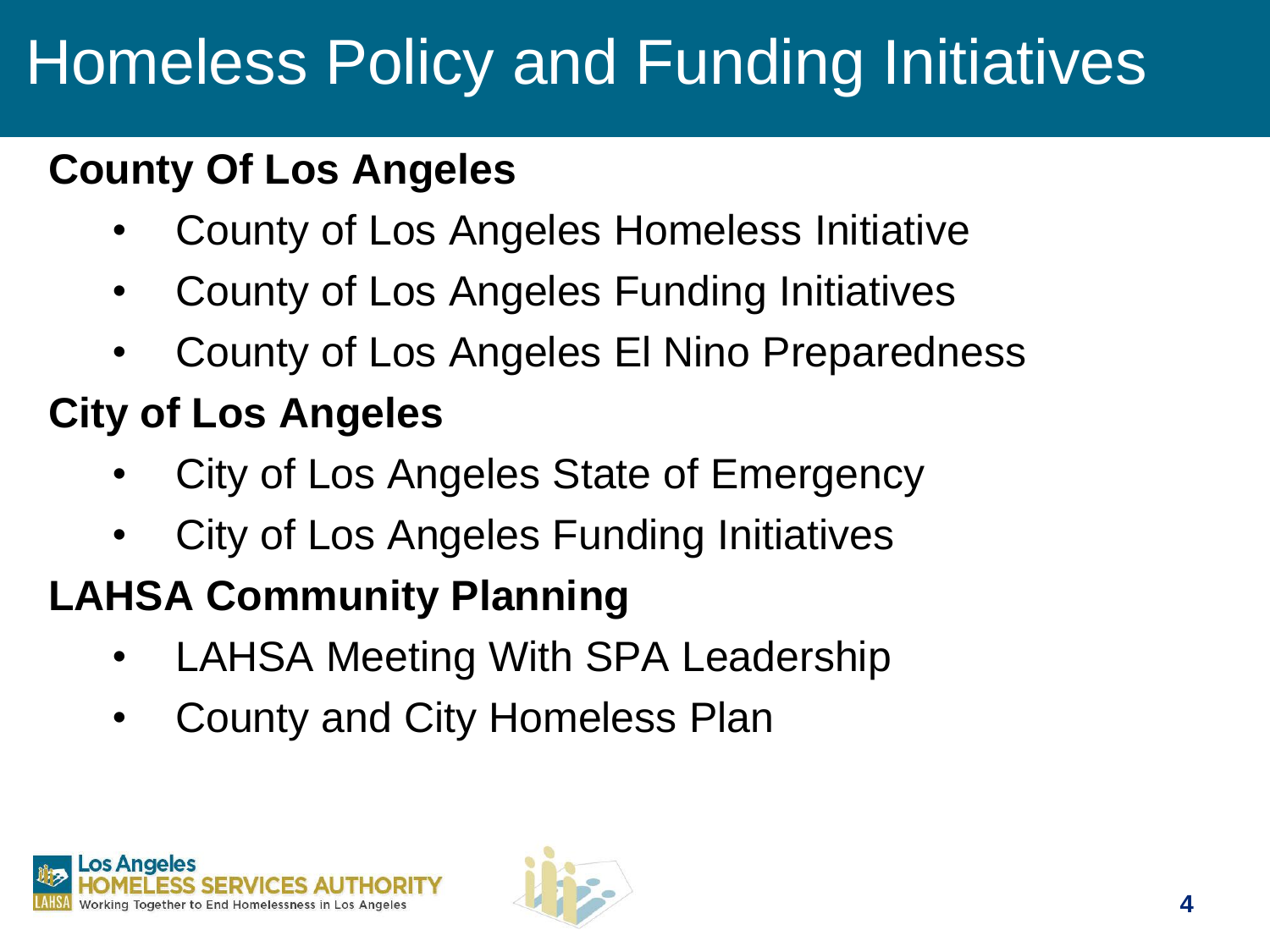### 2016 Greater Los Angeles Homeless Count

#### **SPA 8 Regional Coordinator Update**

- Opt-Ins: Currently Hermosa Beach, Inglewood, San Pedro, Wilmington, Harbor Gateway South, Harbor Gateway North, Carson.
- (7 of 28 Opt In Communities have Opted In)
- Opt-in Partners: Inglewood Police Department, Council District 15
- Hot Spot Planning
- Youth Count/Outreach
- Sign-up and register for a deployment site at [www.theycountwillyou.org](http://www.theycountwillyou.org/)

#### **Homeless Count Manager Update**

- Demographic Survey Request for Qualifications
- Advisory Committees
- Special Teams
- Materials pickup/delivery HUBS
- Monthly Newsletter HCM & RC's
- SPA-Wide Recruitment and Opt-In Contest



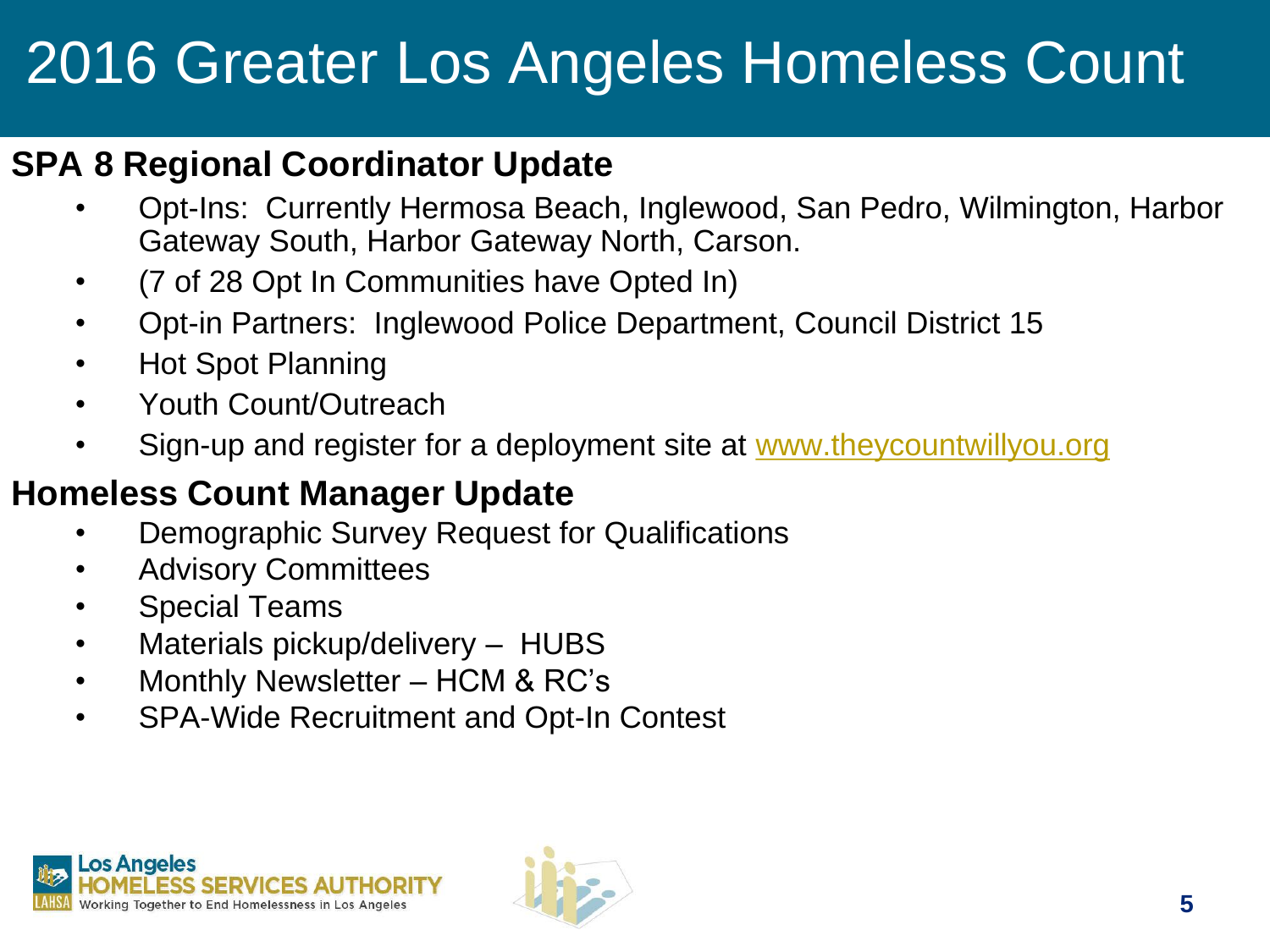### Next Steps

• Community feedback on Topics for Next Meeting

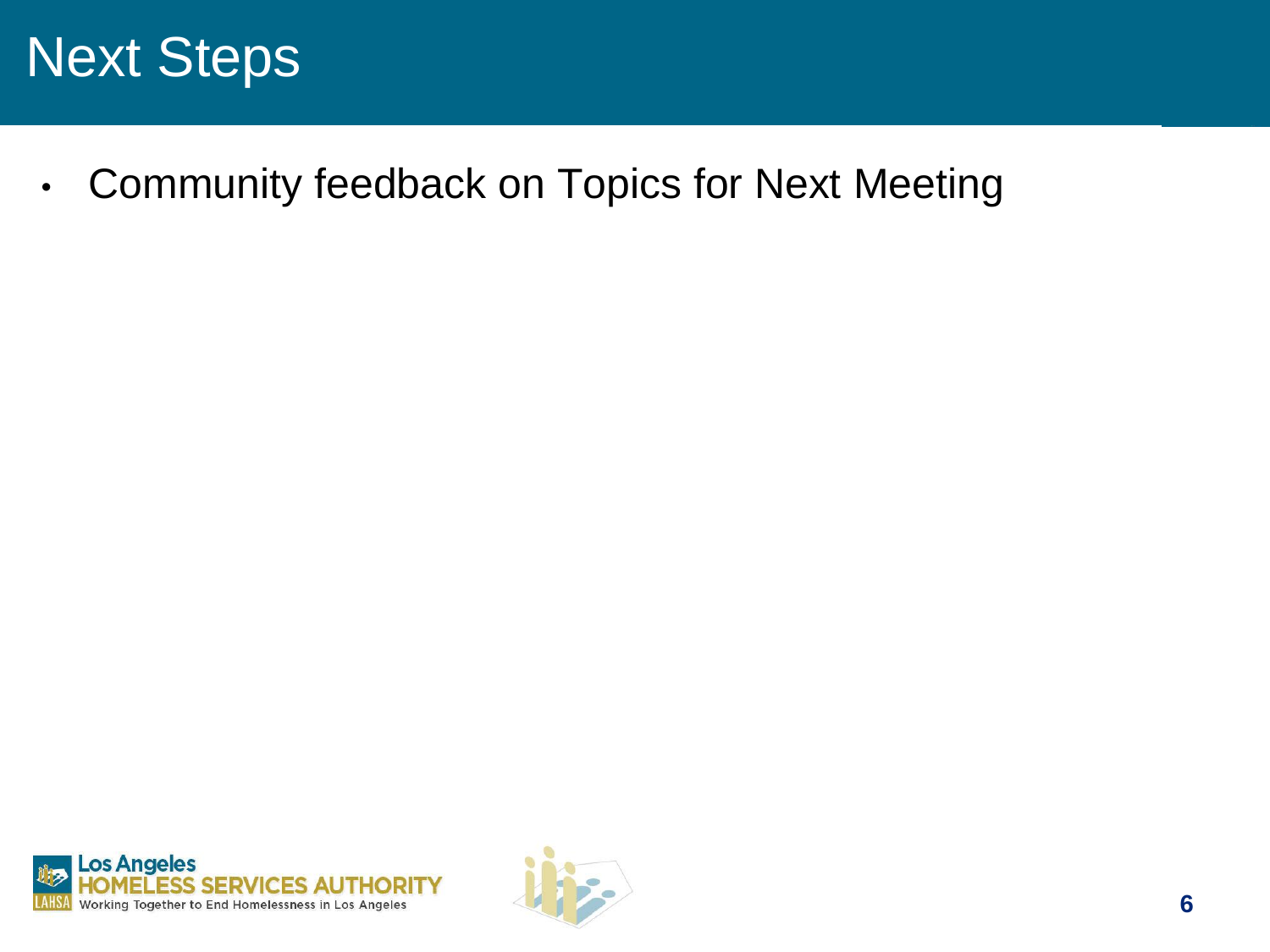### Links to Supporting Documents and Websites

- LAHSA Main Website <http://www.lahsa.org/>
- Greater Los Angeles Homeless Count <http://www.theycountwillyou.org/>
- County of Los Angeles Homeless Initiative <http://priorities.lacounty.gov/homeless/>
- County of Los Angeles El Nino Preparedness <http://www.lacounty.gov/elnino>



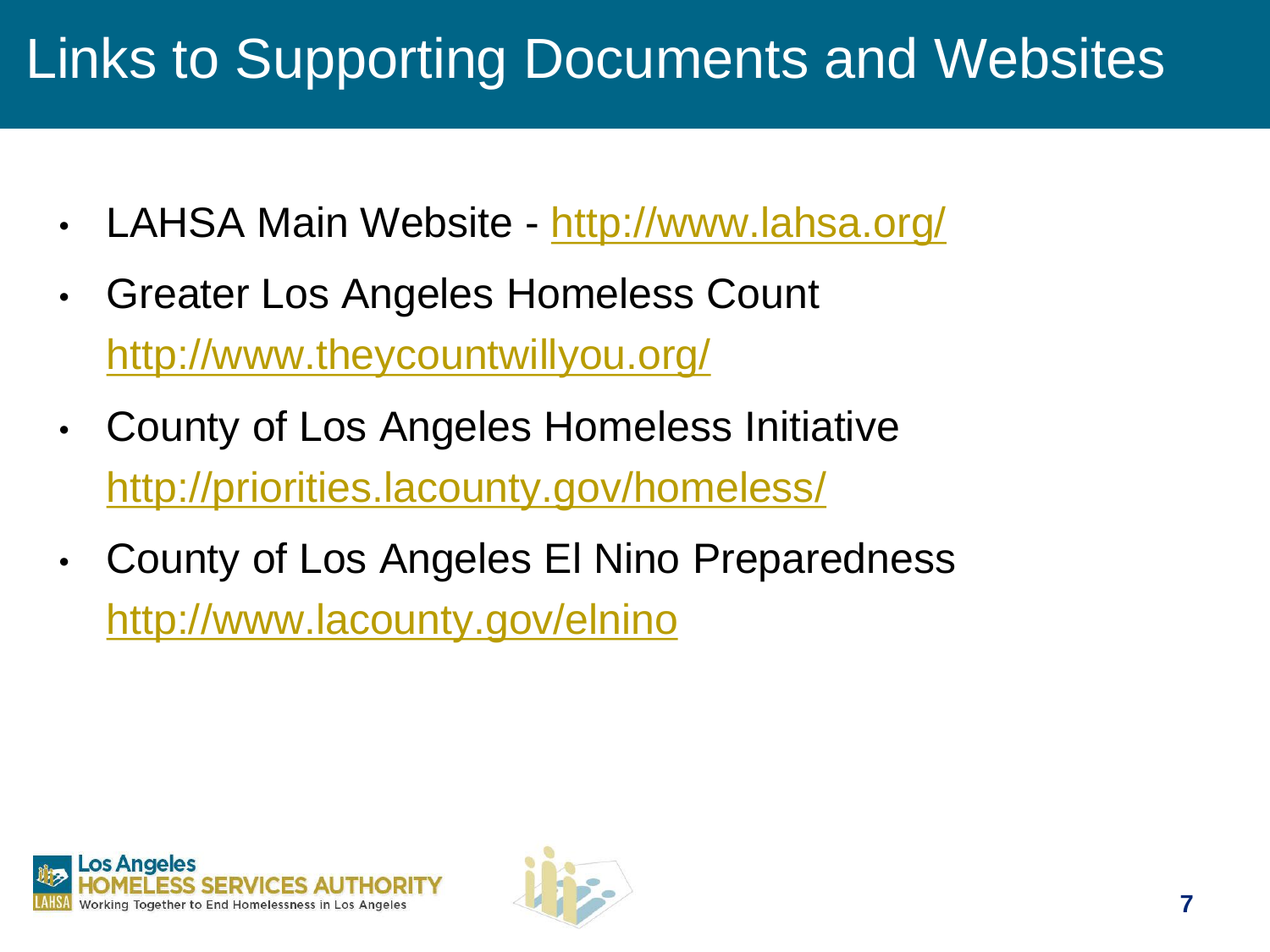## Questions/Comments?

**Grace Weltman**, Director of Policy and Planning, [gweltman@lahsa.org](mailto:gweltman@lahsa.org), (213) 225-6566

**Clementina Verjan**, Manager of Policy and Planning, [cverjan@lahsa.org](mailto:cverjan@lahsa.org), (213) 683-3338 work, (323) 440-6483 cell

**Stephanie Inyama**, Homeless Count Manager, [sinyama@lahsa.org](mailto:sinyama@lahsa.org), (213) 683-3346

**Stephen Sotomayor,** Senior Policy and Legislative Analyst, [ssotomayor@lahsa.org](mailto:sinyama@lahsa.org), (213) 225-6554

**Ronald Williams,** Los Angeles County CoC Planning Coordinator, [rwilliams@lahsa.org,](mailto:rwilliams@lahsa.org) (213)689-4091

**Lorin B. Kinney**, Data Analyst, [lkinney@lahsa.org,](mailto:lkinney@lahsa.org) (213) 683-3345